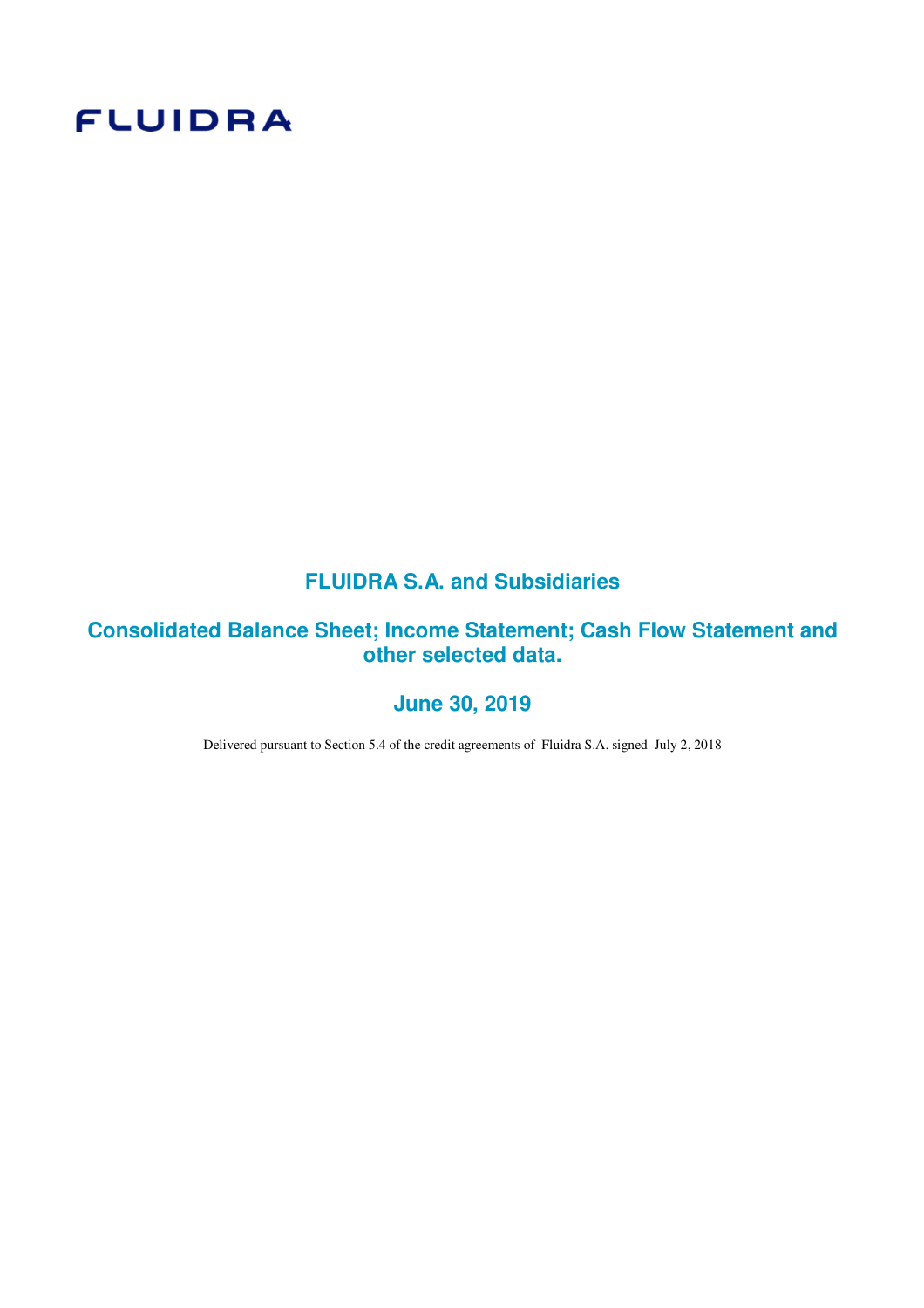#### **Nature and principal activies of the Group.**

Fluidra, S.A. (hereinafter the Company) was incorporated as a limited liability company for an indefinite period in Girona on

October 3, 2002 under the name Aquaria de Inv. Corp., S.L., and changed to its current name on September 17, 2007.

The Company's corporate purpose and activity consists in the holding and use of equity shares, securities and other stock, and advising, managing and administering the companies in which the Company holds an ownership interest.

The Company is domiciled at Avenida Francesc Macià, nº 60, planta 20, in Sabadell (Barcelona).

The Group's activities consist in the manufacture and distribution of equipment, accessories and consumables for swimmingpools, irrigation and water treatment.

Fluidra, S.A. is the parent company of the Group comprising the subsidiaries detailed in the accompanying Appendix I of the consolidated financial statements for the year 2018 (hereinafter Fluidra Group or the Group). Additionally, the Group holds ownership interests in other entities, which are also detailed in Appendix I.

Fluidra´s share capital consists of 112.629.070 ordinary shares with a par value of Euro 1 each, fully subscribed. On October 31, 2007, the "Company" completed its initial public offering process through the public offering of 44.082.943 ordinary shares with a par value of Euro 1 each.

These shares representing share capital are listed on the Barcelona and Madrid stock exchanges, and also on the continuous market.

On July 2, 2018 Fluidra, S.A. carried out a capital increase for a nominal amount of Euro 83.000.000 by issuing and circulating 83,000,000 new ordinary shares of Euro 1 par value each, which were fully subscribed by the sole shareholder of Piscine Luxembourg Holdings 2 S.à r.l. (penultimate holder of the Luxembourgian company Zodiac Pool Solutions S.à.r.l. holding company of the Zodiac Group) without entitlement, as per article 304.2 of the Spanish Corporations Act, to any preferential subscription rights. The difference between the fair value of the equity received by Fluidra, S.A. by virtue of the merger and the par value of the new shares was allocated to share premium. With this capital increase, the combination of the businesses of the Fluidra Group and the Zodiac Group has been achieved.

For accounting purposes, this merger will be treated like a direct acquisition, wherein Fluidra, S.A. will be considered the acquiring entity and the assets and liabilities of Piscine Luxembourg Holdings 2 S.à r.l. will be measured at fair value, as the acquired entity (in accordance with IFRS 3 (amended) Business Combinations).

#### **Basis of Preparation**

This Balance Sheet, Income Statement and Cash Flow Statement have been prepared from the accounting records of Fluidra, S.A. and the companies included in the Group. This Balance Sheet, Income Statement and Cash Flow Statement have been prepared in accordance with the International Financial Reporting Standards. These financial statements do not include all disclosures required for annual financial statements, nor for IAS 34 "Interim Financial Reporting" as adopted by the European Union ( IFRS-EU) and shall be read together with the consolidated financial statements for the years ended December 31 , 2018 and 2017 prepared in accordance with IFRS-EU.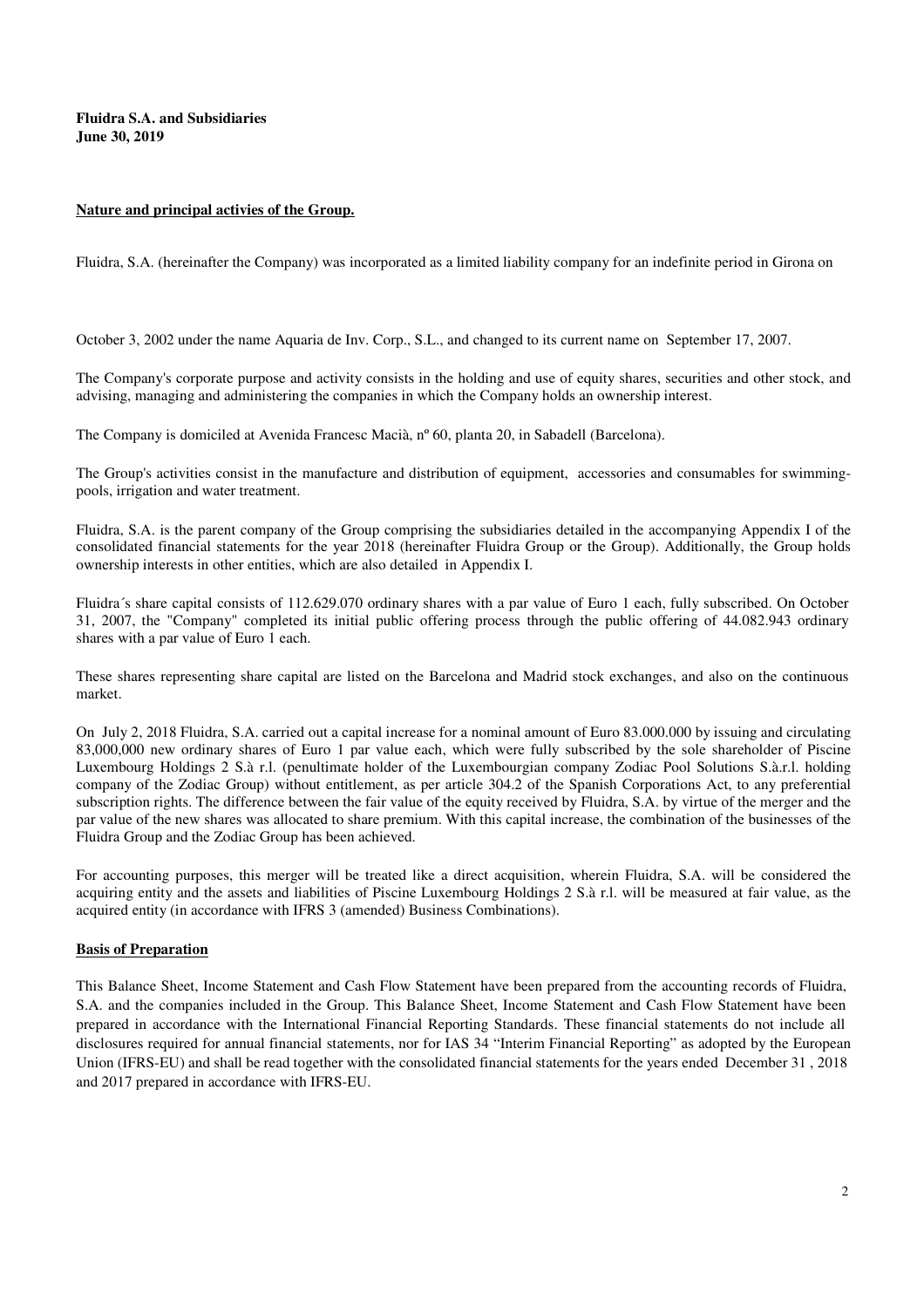#### **Selected Definitions**

Consolidated Adjusted EBITDA ("EBITDA"): represents the Group's operating result before depreciation, amortization, impairment losses, and unusual and non-recurring adjustments, as defined in Fluidra's credit agreements.

Consolidated Total Debt: as defined in Fluidra´s credit agreements, it means the aggregate principal amount of funded Indebtness of Holdings and its Restricted Subsidiaries outstanding on such date and determined on a consolidation basis.

The Group in the annual financial statements includes a definition for EBITDA (referred to as Reported EBITDA) and Net Financial Debt. These two magnitudes are periodically reported to shareholders and included in the annual financial statements, therefore we have included a reconciliation between them and those required by the credit agreements mentioned above.

#### **Business Overview**

For the Business Overview please refer to www.fluidra.com - Shareholders and Investors - Regulatory Filings – 2019 2nd Quarter Results.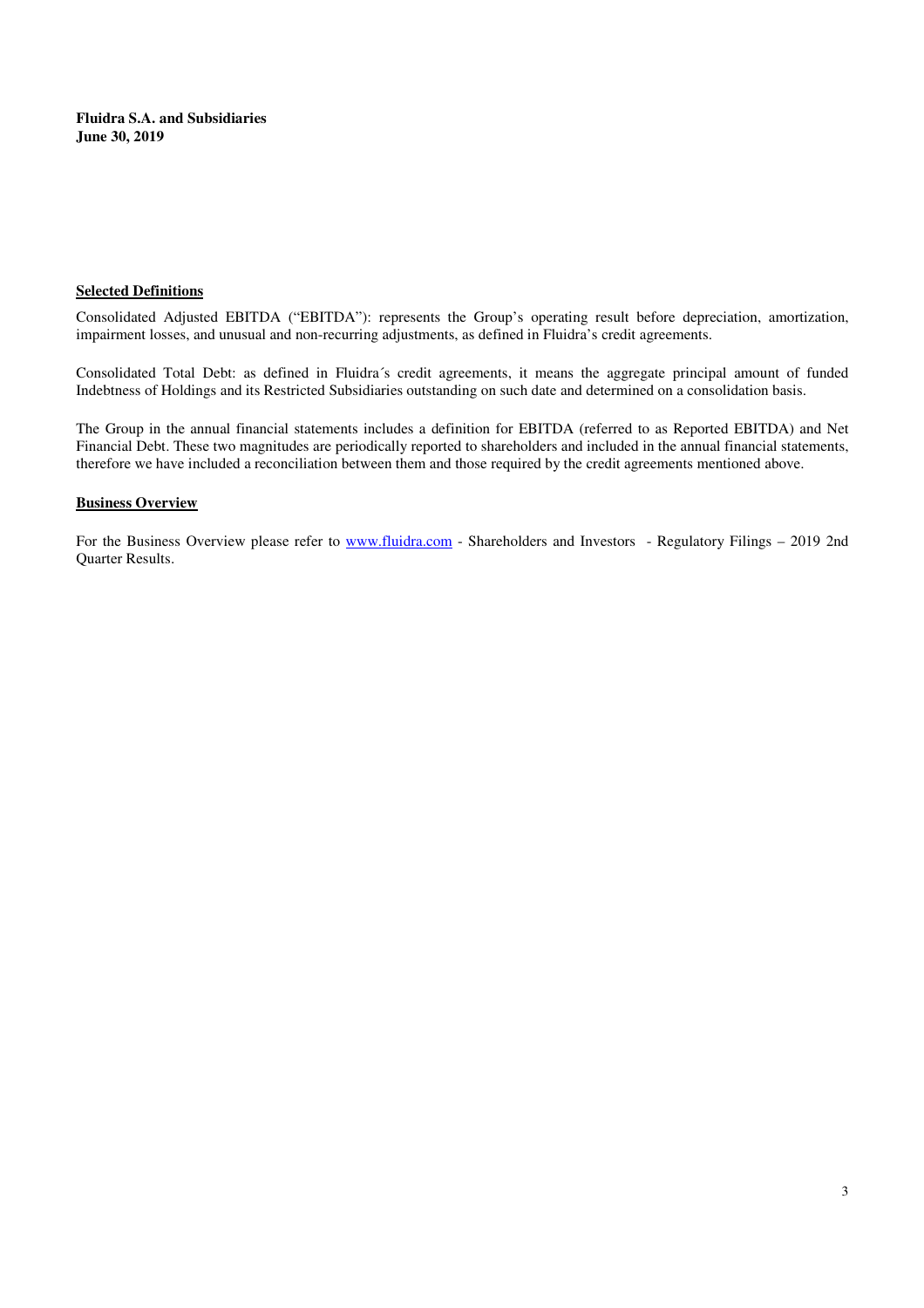# **BALANCE SHEET**

| (Thousands of Euros)                                          |                |                          |
|---------------------------------------------------------------|----------------|--------------------------|
| Assets                                                        | 30/06/2019     | 30/06/2018               |
|                                                               | 109.584        | 94.789                   |
| Property, Plant and Equipment<br>Investment property          | 3.204          | 3.259                    |
| Goodwill                                                      | 1.093.978      | 177.990                  |
| Other intangible assets                                       | 761.338        | 28.916                   |
| Rights of Use                                                 | 109.281        |                          |
| Equity accounted investments                                  | 8              | 26                       |
| Non-current financial assets                                  | 6.865          | 4.417                    |
| Other account receivables                                     | 5.754          | 3.333                    |
| Deferred tax assets                                           | 83.862         | 17.723                   |
| Total non-current assets                                      | 2.173.874      | 330.453                  |
| Non-current assets held for sale                              |                | 37.190                   |
| Inventories                                                   | 307.228        | 194.549                  |
| Trade and other receivables                                   | 415.185        | 270.098                  |
| Other current financial assets                                | 8.457          | 4.579                    |
| Derivative financial instruments<br>Cash and cash equivalents | 306<br>183.687 | 2.378<br>52.603          |
| Total current assets                                          | 914.863        | 561.397                  |
|                                                               |                |                          |
| TOTAL ASSETS                                                  | 3.088.737      | 891.850                  |
| Equit y                                                       |                |                          |
| Share Capital                                                 | 195.629        | 112.629                  |
| Share Premium                                                 | 1.148.591      | 92.831                   |
| Retained earnings and other reserves                          | 129.536        | 169.280                  |
| Treasury shares                                               | (10.411)       | (.8.035)                 |
| Other comprehensive income                                    | (16.285)       | (1.868)                  |
| Equity attributed to equity holders of the parent             | 1.447.060      | 364.837                  |
| Non-controlling interests                                     | 7.371          | 9.585                    |
| Total equity                                                  | 1.454.431      | 374.422                  |
| Liabilities                                                   |                |                          |
| Debt, Bank Borrowings and other marketable securities         | 854.677        | 4.393                    |
| Lease liabilities                                             | 85.280         | $\overline{\phantom{a}}$ |
| Derivative financial instruments                              | 16.517         |                          |
| Deferred tax liabilities                                      | 193.126        | 19.680                   |
| Provisions                                                    | 15.550         | 11.551                   |
| Government grants                                             | 310            | 400                      |
| Other non-current liabilities                                 | 19.175         | 25.151                   |
| Total non-current liabilities                                 | 1.184.635      | 61.175                   |
| Debt, Bank Borrowings and other marketable securities         | 68.264         | 266.376                  |
| Lease liabilities                                             | 22.418         | $\frac{1}{2}$            |
| Trade and other payables                                      | 332.130        | 176.901                  |
| Provisions                                                    | 26.841         | 5.295                    |
| Derivative financial instruments                              | 18             | 19                       |
| Total current liabilities                                     | 449.671        | 456.253                  |
| TOTAL EQUITY AND LIABILITIES                                  | 3.088.737      | 891.850                  |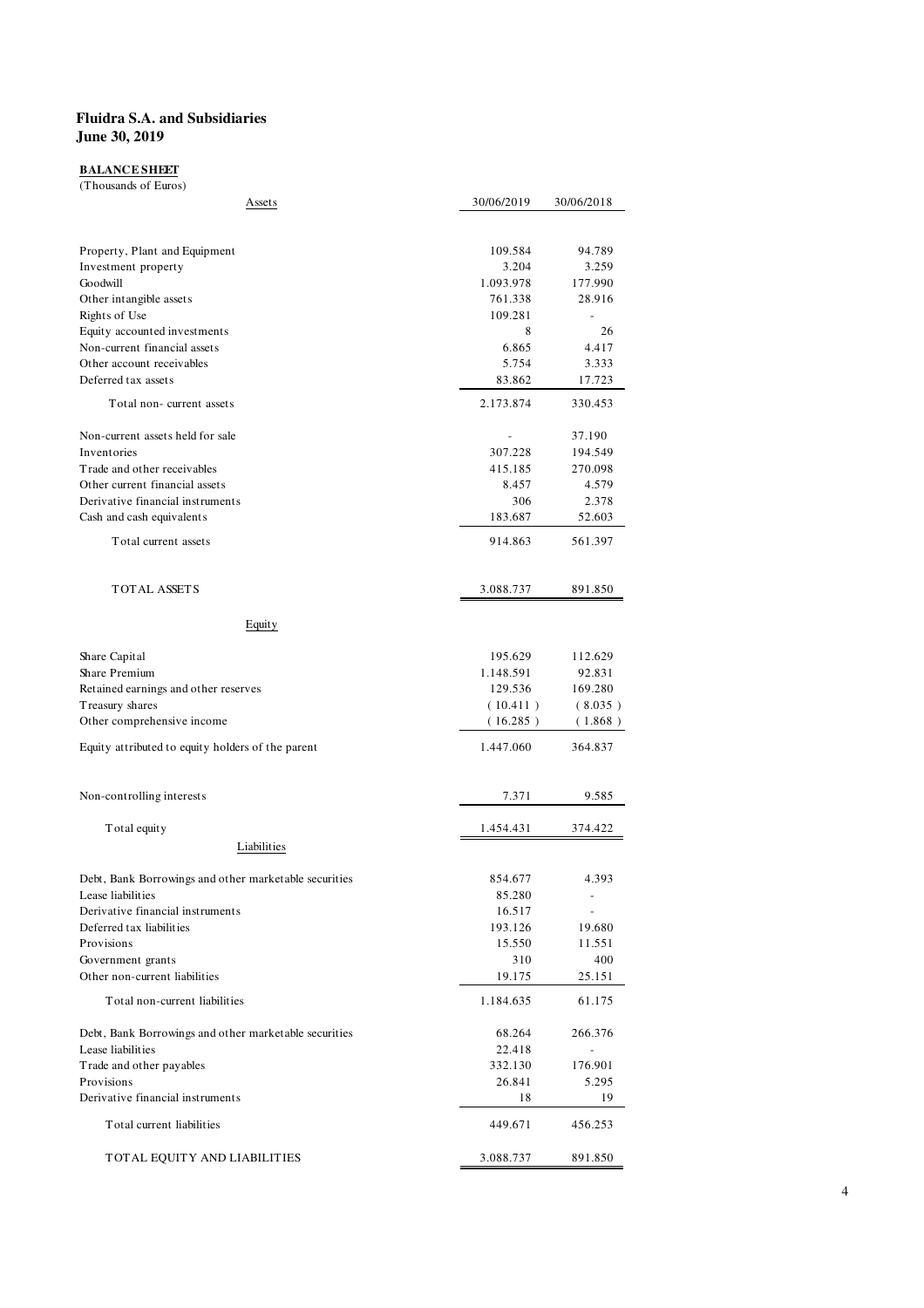| <b>Fluidra S.A. and Subsidiaries</b><br>June 30, 2019            |                        |                      |
|------------------------------------------------------------------|------------------------|----------------------|
| (Thousands of Euros)                                             | 30/06/2019             | 30/06/2018           |
| Operating Income                                                 |                        |                      |
| Sales of goods and finished products                             | 753.204                | 450.339              |
| Income from the rendering services                               | 12.880                 | 9.251                |
| Work perfomed by the Group and capitalised as non-current assets | 6.787                  | 2.082                |
| Total operating income                                           | 772.871                | 461.672              |
| Operating expenses                                               |                        |                      |
| Change in inventories of finished products, work in              |                        |                      |
| progress and raw material consumables                            | (363.530)              | (222.814)            |
| Employees benefits expenses                                      | (146.799)              | (87.720)             |
| Depreciation and amortization expenses and impairment            | (61.835)               | (15.910)             |
| Other operating expenses<br>Total operating expenses             | (129.072)<br>(701.236) | (86.952)<br>413.396) |
| Other profit / (loss)                                            |                        |                      |
|                                                                  |                        |                      |
| Profit on sales of assets<br>Total other profit / (loss)         | (1.115)<br>(1.115)     | (42)<br>42)          |
|                                                                  |                        |                      |
| Operating profit                                                 | 70.520                 | 48.234               |
| Finance income / (expenses)                                      |                        |                      |
| Finance income                                                   | 996                    | 3.936                |
| Finance costs                                                    | (23.694)               | (.5.689)             |
| Financial Expenses of Lease Liabilities                          | (2.324)                | $\overline{a}$       |
| Exchange gains / (losses)                                        | (757)                  | (.2.728)             |
| Net financial income / (loss)                                    | (25.779)               | (4.481)              |
| Profit / (loss) before tax from continuing operations            | 44.722                 | 43.795               |
|                                                                  |                        |                      |
| Income tax expense                                               | (13.221)               | (12.967)             |
| Profit / (loss) after tax from continuing operations             | 31.501                 | 30.828               |
|                                                                  |                        |                      |
| Profit / (loss) after tax from discontinued operations           | (114)                  | 2.654                |
| CONSOLIDATED PROFIT / (LOSS) AFTER TAX                           | 31.387                 | 33.482               |
| Profit attributed to non-controlling interest                    | 2.724                  | 1.295                |
| Profit attributed to equity holders of the parent                | 28.663                 | 32.187               |
| From continuing operations                                       | 28.777                 | 29.533               |
| From discontinued operations                                     | (114)                  | 2.654                |
|                                                                  |                        |                      |

EBITDA 64.186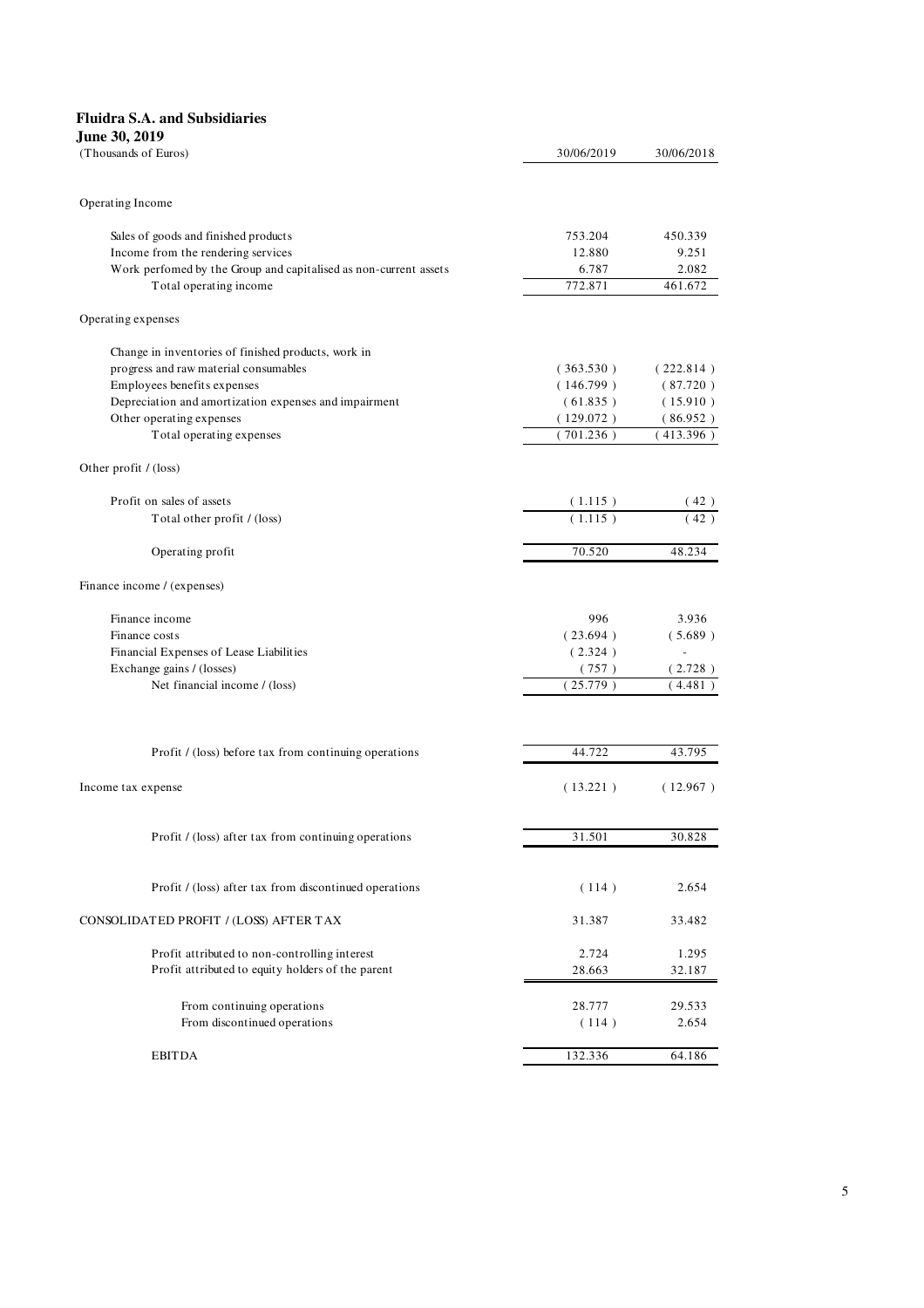| (Thousands of Euros)          |                                                                                            | 30/06/2019 |
|-------------------------------|--------------------------------------------------------------------------------------------|------------|
|                               | Cash flows from operating activities                                                       |            |
| Profit of the year before tax |                                                                                            | 44.608     |
| Adjustments for:              |                                                                                            |            |
|                               | Amortization and depreciation                                                              | 61.835     |
|                               | Provision for bad debts                                                                    | 2.285      |
|                               | Provision for / (reversal of) impairment losses on financial assets                        | 79         |
|                               | Provision for / (reversal of) impairment losses on risks and expenses                      | 726        |
|                               | Provision for / (reversal of) impairment losses on inventories                             | 2.874      |
|                               | Income from financial assets                                                               | (778)      |
|                               | Financial expenses                                                                         | 25.682     |
|                               | (Income) / expenses from currency translation differences                                  | 757        |
|                               | (Profit) / loss from the sale of property, plant and equipment and other intangible assets | 15         |
|                               | Government grants recognized in profit and loss                                            | (56)       |
|                               | Shared-based payment expenses                                                              | 6.902      |
|                               | (Gains) / losses from derivative financial instruments at fair value                       | 5          |
|                               | through profit or loss                                                                     |            |
|                               | Operating profit before changes in working capital                                         | 146.168    |
|                               | Change in working capital, excluding effects of acquisitions and currency                  |            |
| translation differencies      |                                                                                            |            |
|                               | Increase / (decrease) in trade and other receivables                                       | (119.169)  |
|                               | Increase / (decrease) in inventories                                                       | (58.873)   |
|                               | Increase / (decrease) in trade and other payables                                          | 58.084     |
|                               | Utilization of provisions                                                                  | (553)      |
|                               | Cash Flows from operating activities                                                       | 25.657     |
| Interest paid                 |                                                                                            | (23.517)   |
| Interest received             |                                                                                            | 719        |
| Corporate income tax paid     |                                                                                            | (1.093)    |
|                               | Net Cash Flows from operating activities                                                   | 1.767      |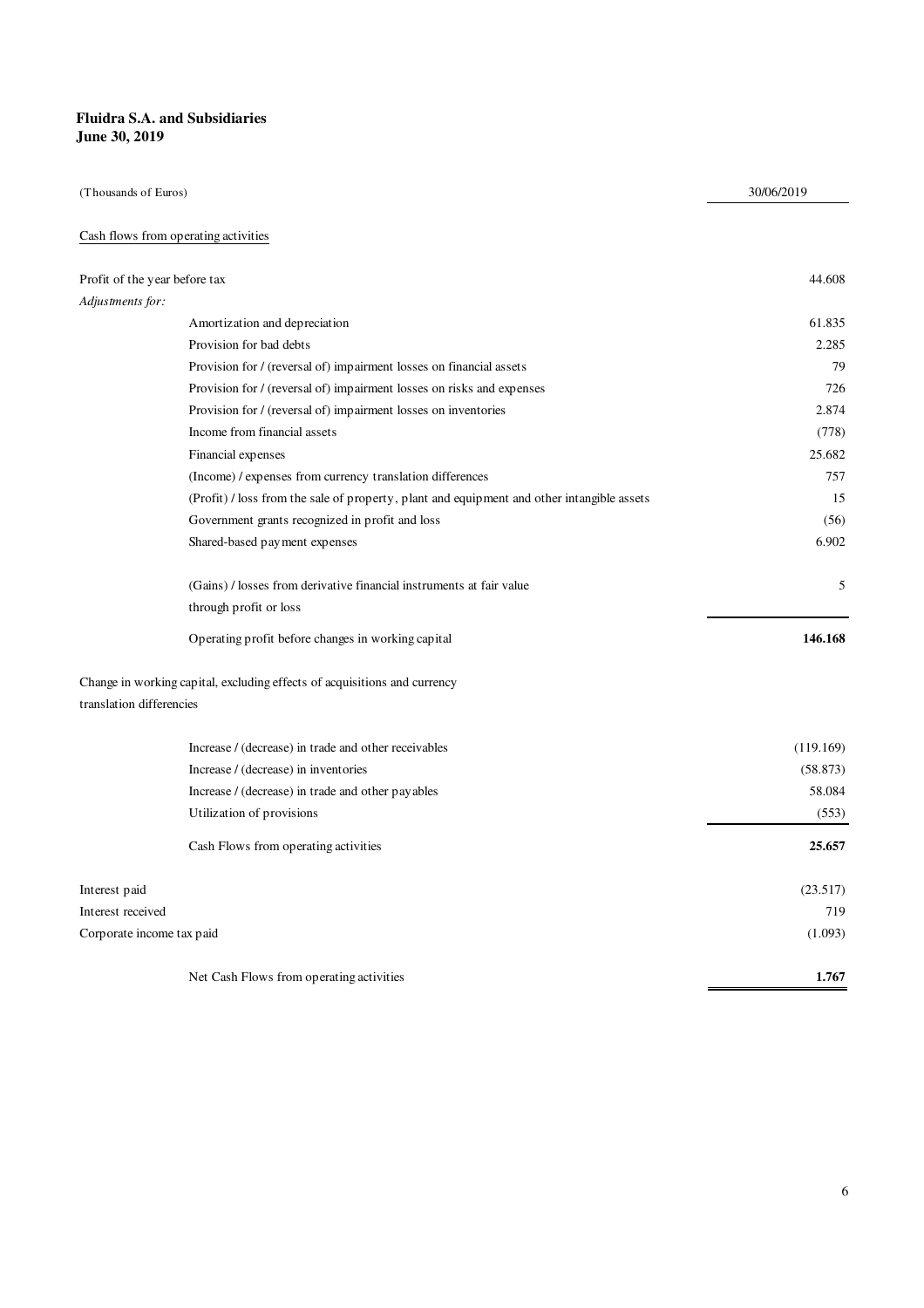| Cash Flows from investing activities                                      | 30/06/2019 |
|---------------------------------------------------------------------------|------------|
|                                                                           |            |
| From the sale of property, plant and equipment                            | 1.879      |
| From the sale of other intangible assets                                  | 20         |
| From the sale of financial assets                                         | 1.106      |
| Cobros por Ventas de sociedades dependientes, neto del efectivo dispuesto | 25.983     |
| Acquisition of property, plant and equipment                              | (13.905)   |
| Acquisition of intangible assets                                          | (9.341)    |
| Acquisition of financial assets                                           | (4.305)    |
| Payments for acquisitions of subsidiaries in prior years                  | (1.432)    |
| Net Cash Flows used in investing activities                               | 5          |
| Cash Flows from financing activities                                      |            |
| Payments for repurchase of treasury shares                                | (5.831)    |
| Proceeds from the sale of treasury shares                                 | 297        |
| Proceeds from grants                                                      | 47         |
| Proceeds from bank borrowings and other                                   | 30.770     |
| Payments from bank borrowings, finance leases and others                  | (19.057)   |
| Payments from leases liabilities (IFRS-16)                                | (4.975)    |
| Dividends paid                                                            | (1.724)    |
| Net Cash Flows from financing activities                                  | (474)      |
| Net increase / (decrease) in cash and cash equivalents                    | 1.297      |
| Cash and cash equivalents as of January 1, 2019                           | 181.233    |
| Effect of currency translation differences on cash                        | 1.158      |
| Cash and cash equivalents as of June 30, 2019                             | 183.687    |

Note: This cash flow includes cash flows arising from continuing and discontinued operations.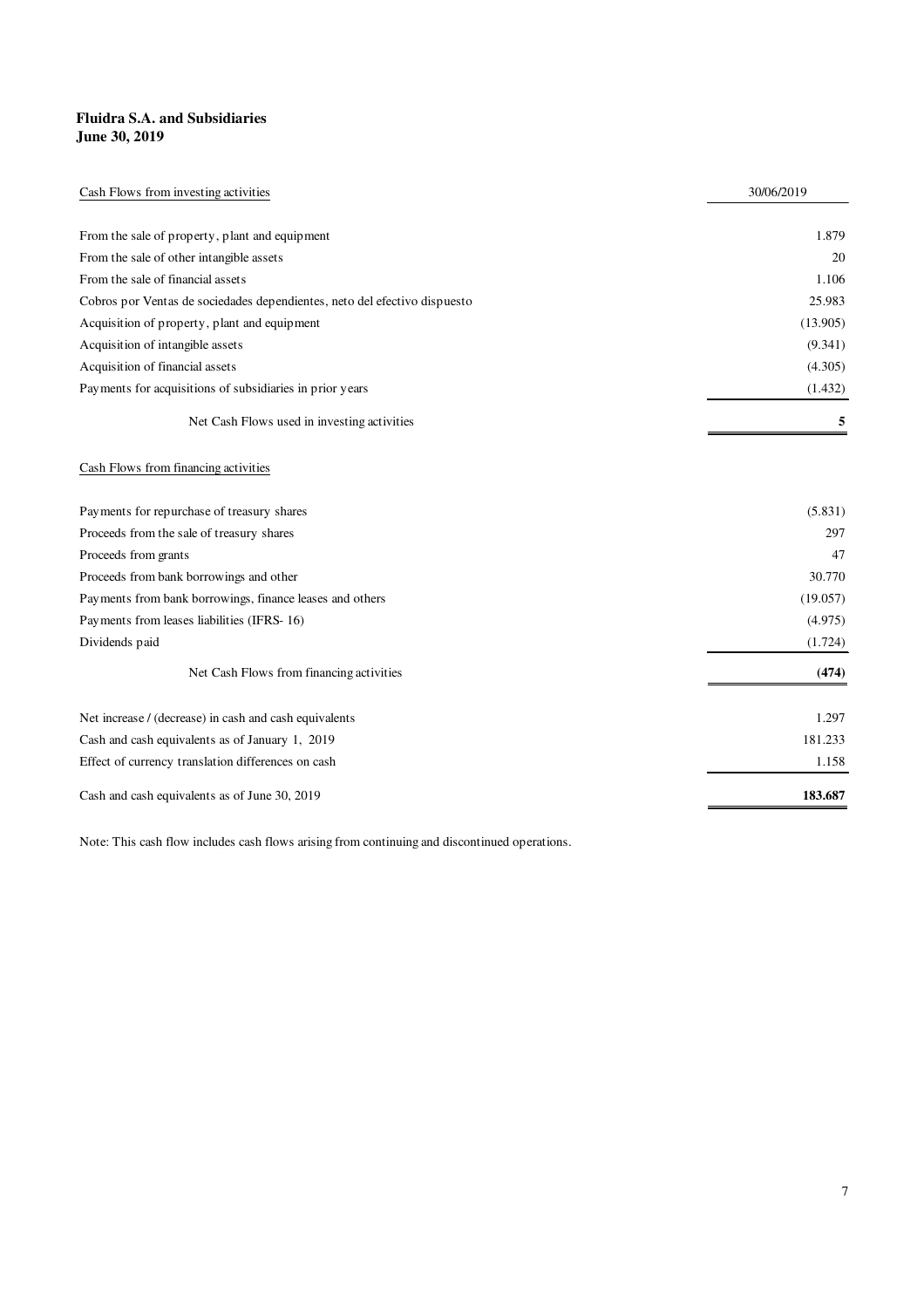# **Calculation and Reconciliation of EBITDA**

| (in millions of Euros)                                        | June 19 LTM |
|---------------------------------------------------------------|-------------|
| Net Profit attributed to equity holders of the parent company | (34,6)      |
| Income Tax Expense                                            | 4,1         |
| Finance Income                                                | 1,0         |
| <b>Finance Costs</b>                                          | 48,4        |
| Exchange gains / (losses)                                     | (0,5)       |
| Depreciation & Amortisation Expense & Impairment              | 112,7       |
| Minority Interest                                             | 3,4         |
| Profit from discontinued operations                           | (0,9)       |
| <b>Reported EBITDA</b>                                        | 133,5       |
| Stock Value Mark-up (Acquisition Purchase Price Allocation)   | 31,5        |
| Non Recurring Transaction & Integration Costs                 | 49,5        |
| <b>EBITDA</b> discontinued Operations Aquatron                | 0,4         |
| Share based payment expense                                   | 17,2        |
| Run Rate synergies                                            | 7,0         |
| Profit/Loss from sale of subsidiaries                         | (1,5)       |
| Adjusted EBITDA July 18 - June 19 (1)                         | 237,6       |

(1) EBITDA June 2019 includes effect IFRS-16 (11,4 M  $\epsilon$ )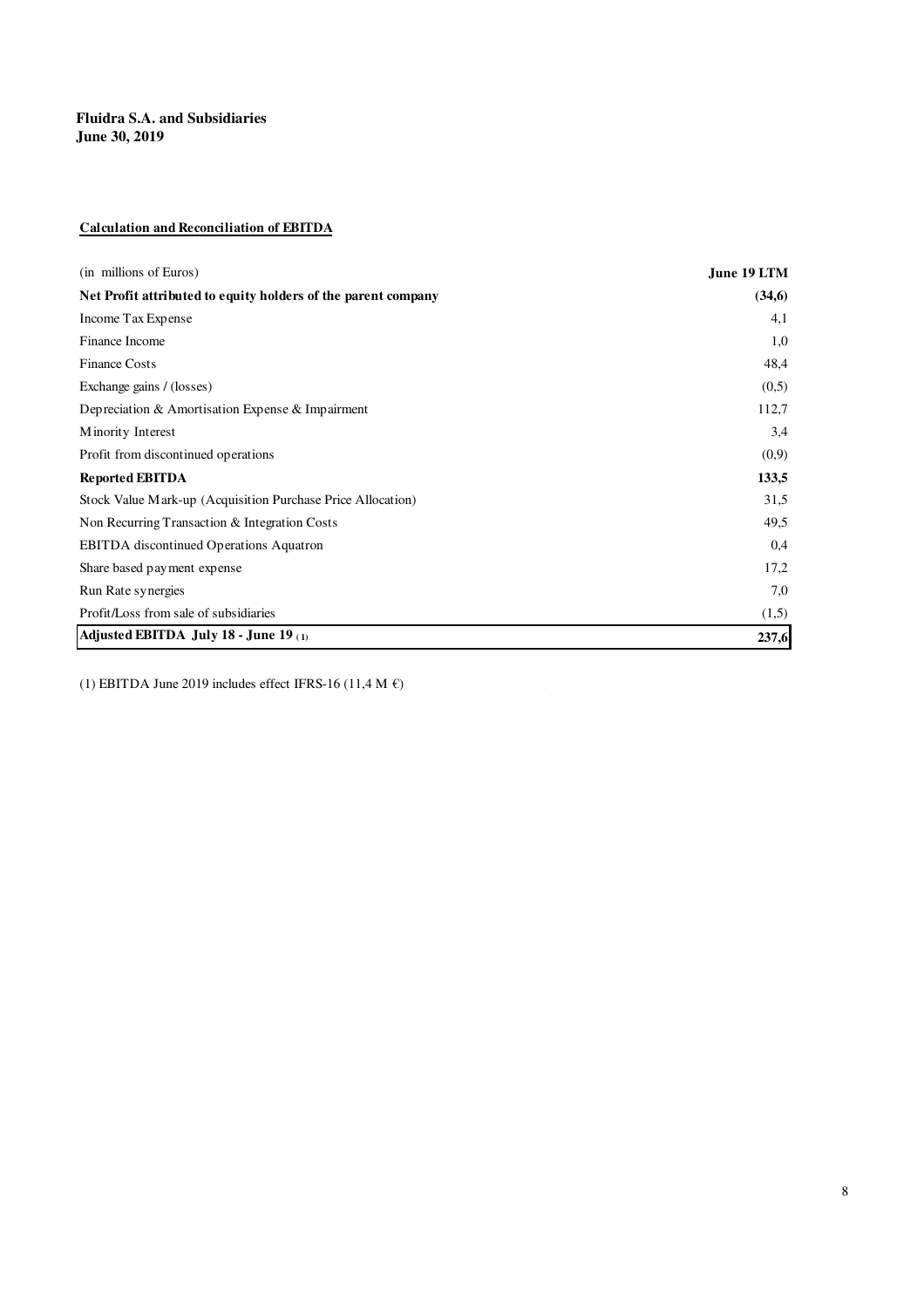| (in millions of Euros)                            | At 30 June<br>2019 |
|---------------------------------------------------|--------------------|
| First-lien credit facility                        | 876,7              |
| Asset-based lending facility                      | 15,0               |
| Other debt                                        | 44,7               |
| <b>Total debt</b>                                 | 936,4              |
| Unamortized debt issuance costs                   | (13,4)             |
| Debt, current and non-current                     | 922,9              |
| Current portion of first-lien credit facility     | 8.9                |
| Asset-based lending facility                      | 15,0               |
| Current portion of other debt                     | 43,7               |
| Debt, current                                     | 67,6               |
| Debt, non-current                                 | 855,4              |
| Cash and Cash Equivalents                         | 183,7              |
| Non Current Financial Assets                      | 6.9                |
| <b>Current Financial Assets</b>                   | 8,5                |
| Derivative Instruments                            | (16,2)             |
| <b>Total Cash &amp; Financial Assets</b>          | 182,8              |
| <b>Net Financial Debt as per Group Definition</b> | 740,2              |